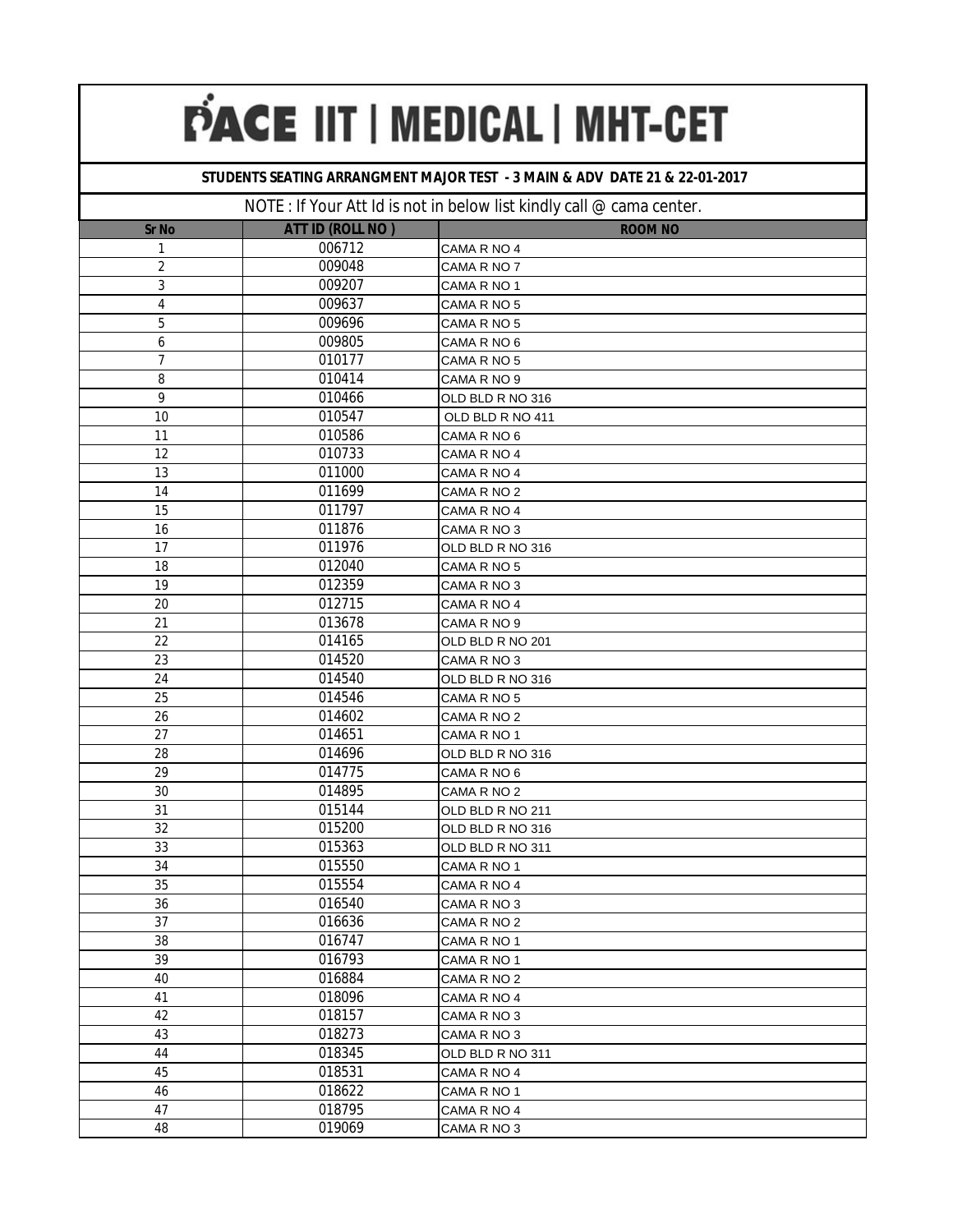### **STUDENTS SEATING ARRANGMENT MAJOR TEST - 3 MAIN & ADV DATE 21 & 22-01-2017**

| <b>Sr No</b> | ATT ID (ROLL NO) | <b>ROOM NO</b>   |
|--------------|------------------|------------------|
| 49           | 019073           | CAMA R NO 3      |
| 50           | 019417           | CAMA R NO 2      |
| 51           | 019471           | CAMA R NO 7      |
| 52           | 019473           | OLD BLD R NO 216 |
| 53           | 019474           | CAMA R NO 7      |
| 54           | 019656           | CAMA R NO 2      |
| 55           | 019666           | CAMA R NO 1      |
| 56           | 019670           | CAMA R NO 2      |
| 57           | 019758           | CAMA R NO 1      |
| 58           | 020023           | OLD BLD R NO 216 |
| 59           | 020074           | CAMA R NO 4      |
| 60           | 020161           | CAMA R NO 1      |
| 61           | 020747           | CAMA R NO 5      |
| 62           | 020895           | CAMA R NO 1      |
| 63           | 021139           | CAMA R NO 3      |
| 64           | 021199           | CAMA R NO 9      |
| 65           | 021384           | OLD BLD R NO 211 |
| 66           | 021448           | CAMA R NO 2      |
| 67           | 021676           | CAMA R NO 4      |
| 68           | 021753           | CAMA R NO 3      |
| 69           | 021938           | CAMA R NO 5      |
| 70           | 022503           | CAMA R NO 5      |
| 71           | 022529           | CAMA R NO 3      |
| 72           | 022699           | OLD BLD R NO 211 |
| 73           | 022829           | CAMA R NO 5      |
| 74           | 023097           | CAMA R NO 5      |
| 75           | 023240           | CAMA R NO 2      |
| 76           | 023618           | OLD BLD R NO 316 |
| 77           | 023905           | CAMA R NO 1      |
| 78           | 024838           | OLD BLD R NO 211 |
| 79           | 024870           | CAMA R NO 2      |
| 80           | 026817           | OLD BLD R NO 311 |
| 81           | 026929           | CAMA R NO 2      |
| 82           | 026973           | CAMA R NO 7      |
| 83           | 027946           | CAMA R NO 4      |
| 84           | 028649           | CAMA R NO 7      |
| 85           | 028679           | CAMA R NO 7      |
| 86           | 028717           | OLD BLD R NO 211 |
| 87           | 028846           | OLD BLD R NO 216 |
| 88           | 028932           | OLD BLD R NO 201 |
| 89           | 029319           | CAMA R NO 3      |
| 90           | 029348           | OLD BLD R NO 201 |
| 91           | 029462           | OLD BLD R NO 311 |
| 92           | 029717           | CAMA R NO 2      |
| 93           | 029910           | CAMA R NO 8      |
| 94           | 031184           | CAMA R NO 4      |
| 95           | 031998           | CAMA R NO 8      |
| 96           | 032063           | CAMA R NO 7      |
|              |                  |                  |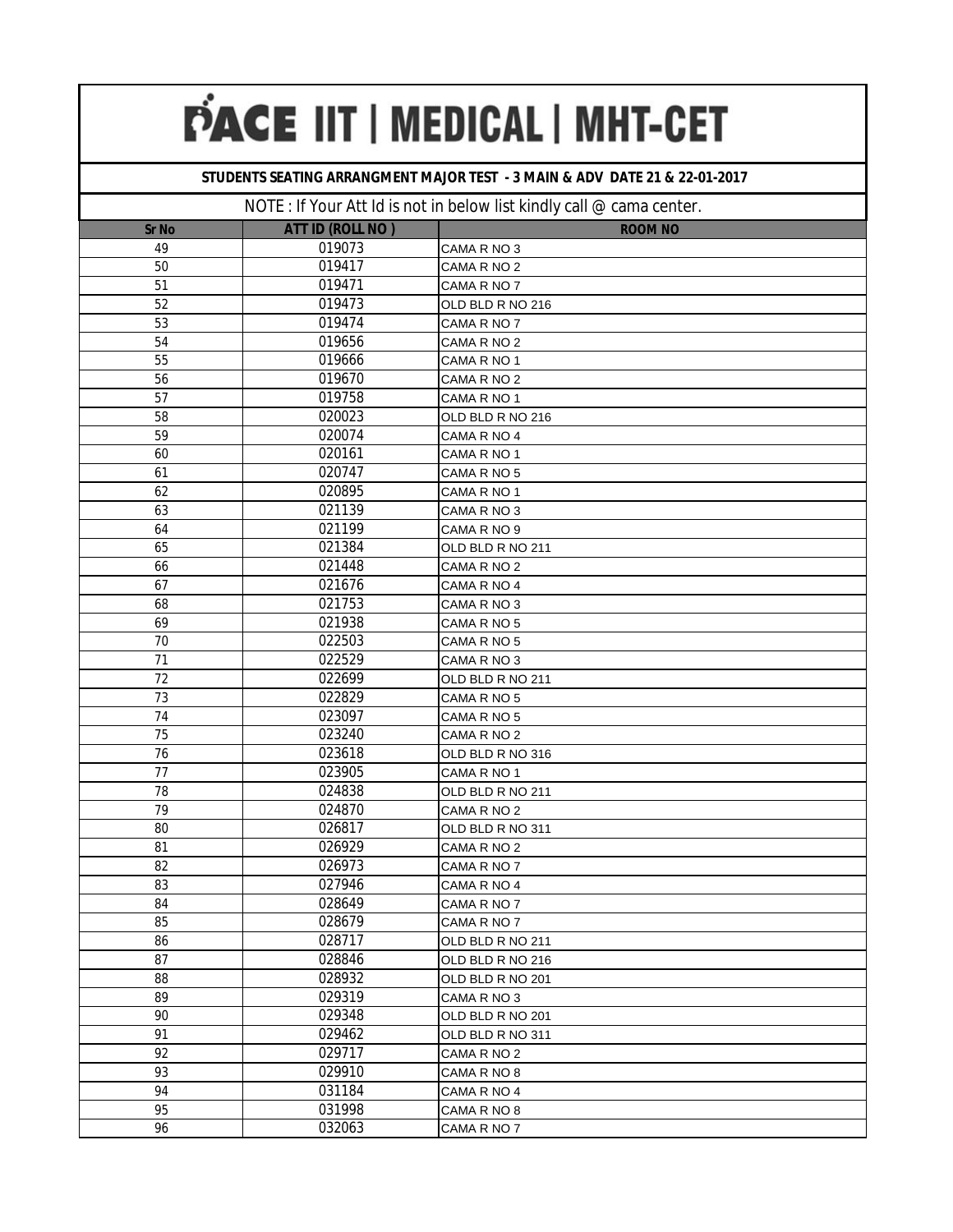### **STUDENTS SEATING ARRANGMENT MAJOR TEST - 3 MAIN & ADV DATE 21 & 22-01-2017**

| <b>Sr No</b> | ATT ID (ROLL NO) | <b>ROOM NO</b>   |
|--------------|------------------|------------------|
| 97           | 032155           | OLD BLD R NO 311 |
| 98           | 033014           | CAMA R NO 8      |
| 99           | 033203           | CAMA R NO 1      |
| 100          | 035175           | OLD BLD R NO 311 |
| 101          | 036419           | CAMA R NO 1      |
| 102          | 036420           | CAMA R NO 6      |
| 103          | 036422           | CAMA R NO 5      |
| 104          | 036433           | CAMA R NO 9      |
| 105          | 036437           | CAMA R NO 8      |
| 106          | 036445           | CAMA R NO 1      |
| 107          | 036452           | CAMA R NO 5      |
| 108          | 036455           | CAMA R NO 2      |
| 109          | 036456           | CAMA R NO 5      |
| 110          | 036457           | CAMA R NO 1      |
| 111          | 036458           | CAMA R NO 5      |
| 112          | 036462           | CAMA R NO 6      |
| 113          | 036485           | OLD BLD R NO 416 |
| 114          | 036489           | CAMA R NO 1      |
| 115          | 036494           | CAMA R NO 4      |
| 116          | 036509           | CAMA R NO 1      |
| 117          | 036519           | CAMA R NO 6      |
| 118          | 036522           | OLD BLD R NO 211 |
| 119          | 036526           | CAMA R NO 1      |
| 120          | 036533           | CAMA R NO 7      |
| 121          | 036535           | OLD BLD R NO 416 |
| 122          | 036548           | CAMA R NO 7      |
| 123          | 036552           | CAMA R NO 3      |
| 124          | 036554           | CAMA R NO 3      |
| 125          | 036558           | OLD BLD R NO 211 |
| 126          | 036560           | OLD BLD R NO 201 |
| 127          | 036562           | CAMA R NO 6      |
| 128          | 036564           | CAMA R NO 7      |
| 129          | 036576           | CAMA R NO 7      |
| 130          | 036584           | CAMA R NO 1      |
| 131          | 036593           | CAMA R NO 7      |
| 132          | 036611           | OLD BLD R NO 216 |
| 133          | 036617           | CAMA R NO 2      |
| 134          | 036619           | CAMA R NO 2      |
| 135          | 036620           | OLD BLD R NO 216 |
| 136          | 036625           | OLD BLD R NO 314 |
| 137          | 036629           | CAMA R NO 8      |
| 138          | 036635           | OLD BLD R NO 201 |
| 139          | 036641           | CAMA R NO 4      |
| 140          | 036642           | CAMA R NO 2      |
| 141          | 036654           | CAMA R NO 8      |
| 142          | 036663           | CAMA R NO 1      |
| 143          | 036664           | CAMA R NO 4      |
| 144          | 036668           | CAMA R NO 3      |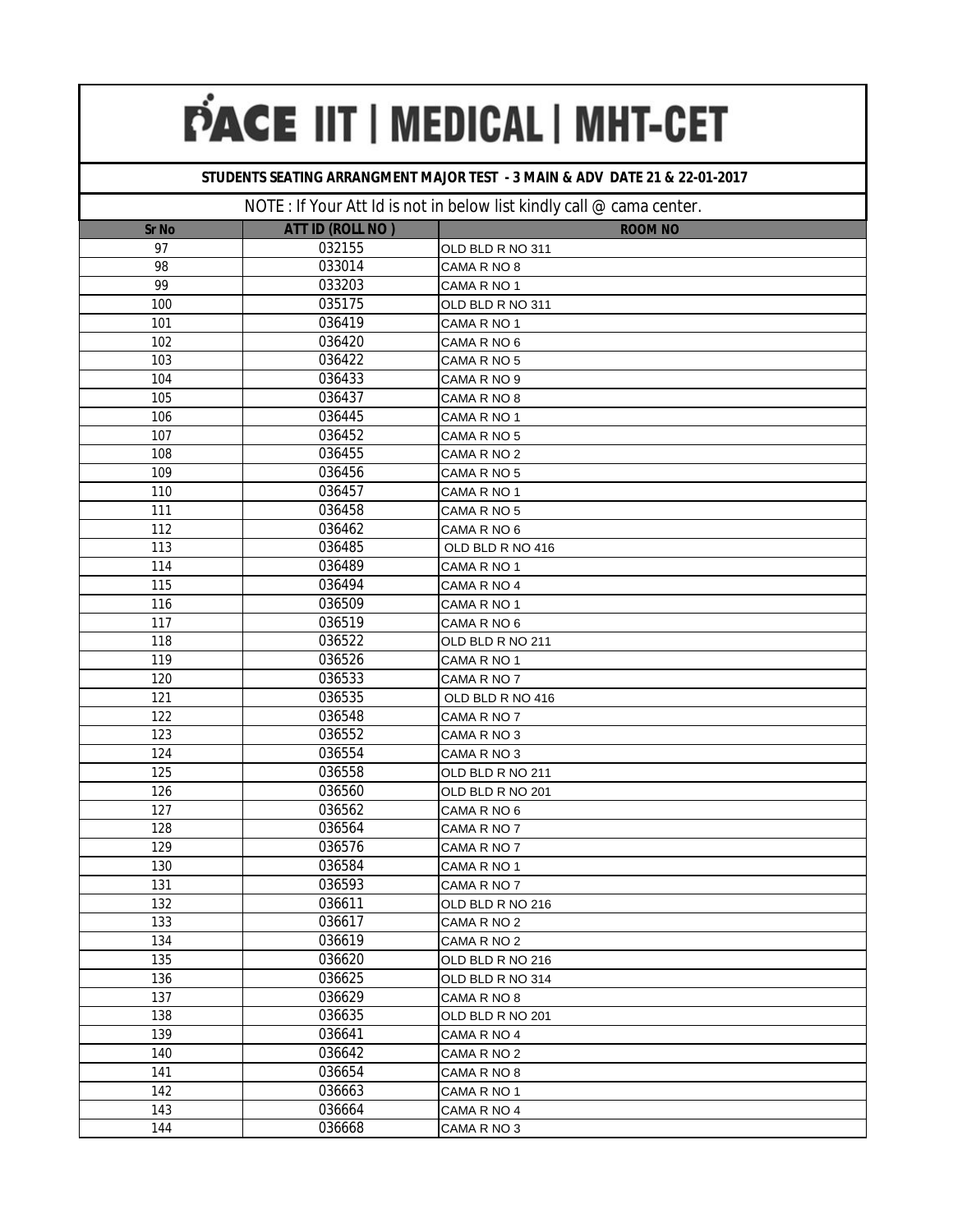### **STUDENTS SEATING ARRANGMENT MAJOR TEST - 3 MAIN & ADV DATE 21 & 22-01-2017**

| <b>Sr No</b> | ATT ID (ROLL NO) | <b>ROOM NO</b>   |
|--------------|------------------|------------------|
| 145          | 036669           | CAMA R NO 8      |
| 146          | 036681           | OLD BLD R NO 411 |
| 147          | 036690           | CAMA R NO 1      |
| 148          | 036717           | CAMA R NO 1      |
| 149          | 036718           | CAMA R NO 2      |
| 150          | 036732           | CAMA R NO 5      |
| 151          | 036766           | OLD BLD R NO 201 |
| 152          | 036846           | CAMA R NO 7      |
| 153          | 036849           | OLD BLD R NO 211 |
| 154          | 036854           | OLD BLD R NO 201 |
| 155          | 036856           | CAMA R NO 8      |
| 156          | 036857           | CAMA R NO 6      |
| 157          | 036862           | CAMA R NO 7      |
| 158          | 036865           | CAMA R NO 7      |
| 159          | 036881           | CAMA R NO 6      |
| 160          | 036894           | OLD BLD R NO 216 |
| 161          | 036902           | CAMA R NO 2      |
| 162          | 036910           | OLD BLD R NO 314 |
| 163          | 036911           | OLD BLD R NO 416 |
| 164          | 036918           | OLD BLD R NO 416 |
| 165          | 036925           | CAMA R NO 8      |
| 166          | 036928           | OLD BLD R NO 311 |
| 167          | 036929           | CAMA R NO 1      |
| 168          | 036931           | OLD BLD R NO 311 |
| 169          | 036933           | CAMA R NO 1      |
| 170          | 036938           | CAMA R NO 6      |
| 171          | 036939           | OLD BLD R NO 201 |
| 172          | 036941           | OLD BLD R NO 211 |
| 173          | 036943           | CAMA R NO 8      |
| 174          | 036954           | CAMA R NO 5      |
| 175          | 036963           | OLD BLD R NO 211 |
| 176          | 036966           | CAMA R NO 8      |
| 177          | 036977           | CAMA R NO 9      |
| 178          | 036978           | CAMA R NO 8      |
| 179          | 036981           | OLD BLD R NO 314 |
| 180          | 036982           | CAMA R NO 3      |
| 181          | 036986           | CAMA R NO 9      |
| 182          | 036995           | CAMA R NO 3      |
| 183          | 037000           | CAMA R NO 9      |
| 184          | 037006           | CAMA R NO 5      |
| 185          | 037016           | CAMA R NO 8      |
| 186          | 037019           | OLD BLD R NO 216 |
| 187          | 037028           | CAMA R NO 5      |
| 188          | 037029           | OLD BLD R NO 316 |
| 189          | 037035           | OLD BLD R NO 201 |
| 190          | 037045           | CAMA R NO 6      |
| 191          | 037050           | OLD BLD R NO 316 |
| 192          | 037052           | CAMA R NO 7      |
|              |                  |                  |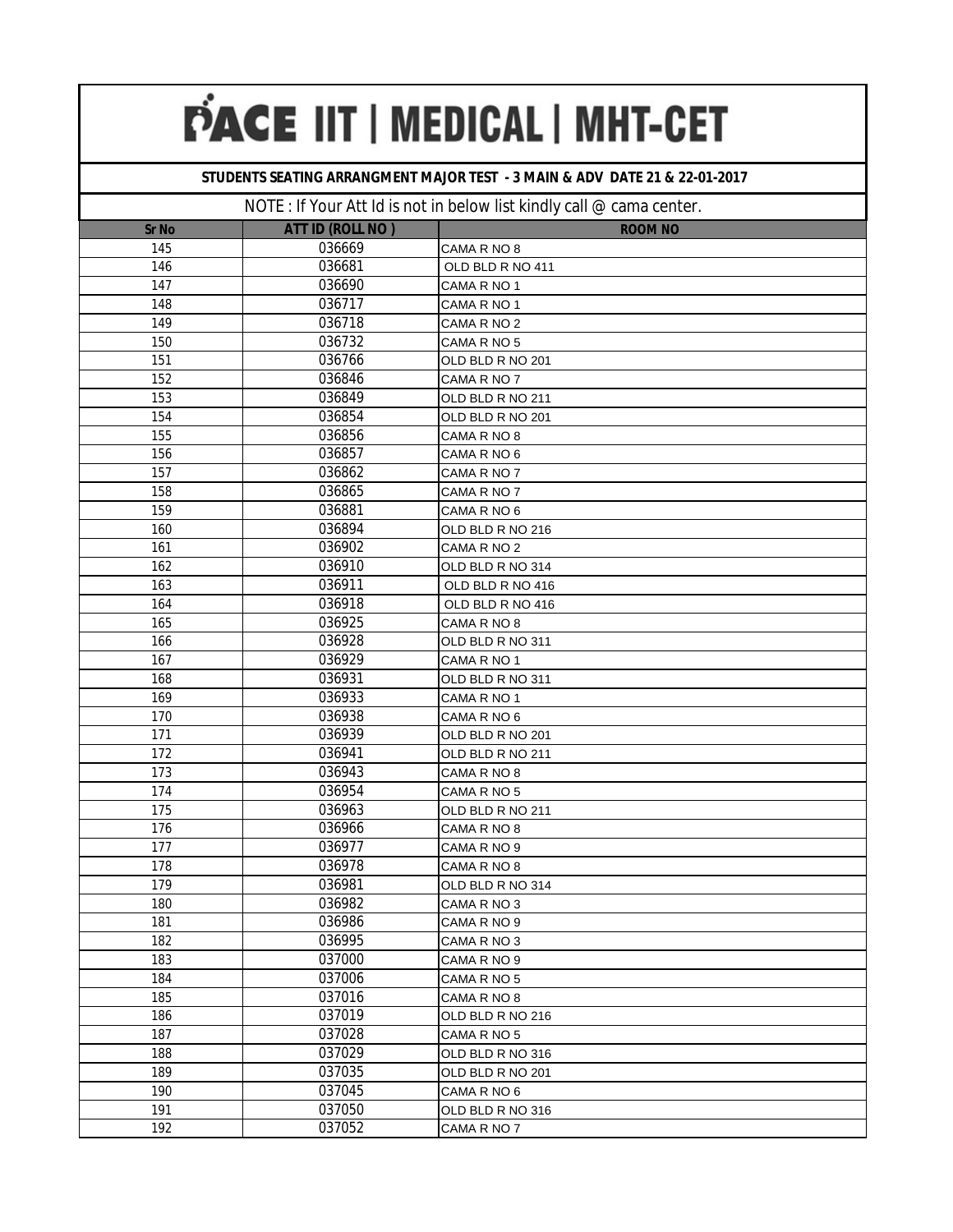### **STUDENTS SEATING ARRANGMENT MAJOR TEST - 3 MAIN & ADV DATE 21 & 22-01-2017**

| <b>Sr No</b> | ATT ID (ROLL NO) | <b>ROOM NO</b>   |
|--------------|------------------|------------------|
| 193          | 037054           | CAMA R NO 6      |
| 194          | 037058           | CAMA R NO 5      |
| 195          | 037066           | CAMA R NO 9      |
| 196          | 037080           | CAMA R NO 5      |
| 197          | 037081           | CAMA R NO 6      |
| 198          | 037084           | OLD BLD R NO 314 |
| 199          | 037087           | CAMA R NO 6      |
| 200          | 037091           | CAMA R NO 5      |
| 201          | 037093           | CAMA R NO 6      |
| 202          | 037097           | CAMA R NO 6      |
| 203          | 037100           | OLD BLD R NO 211 |
| 204          | 037103           | CAMA R NO 5      |
| 205          | 037111           | CAMA R NO 8      |
| 206          | 037113           | CAMA R NO 5      |
| 207          | 037115           | OLD BLD R NO 416 |
| 208          | 037121           | CAMA R NO 1      |
| 209          | 037123           | OLD BLD R NO 314 |
| 210          | 037129           | OLD BLD R NO 201 |
| 211          | 037135           | OLD BLD R NO 314 |
| 212          | 037139           | CAMA R NO 8      |
| 213          | 037144           | CAMA R NO 9      |
| 214          | 037149           | OLD BLD R NO 416 |
| 215          | 037156           | CAMA R NO 4      |
| 216          | 037158           | CAMA R NO 5      |
| 217          | 037159           | OLD BLD R NO 314 |
| 218          | 037161           | CAMA R NO 7      |
| 219          | 037172           | CAMA R NO 5      |
| 220          | 037175           | OLD BLD R NO 316 |
| 221          | 037176           | OLD BLD R NO 316 |
| 222          | 037182           | CAMA R NO 5      |
| 223          | 037185           | CAMA R NO 4      |
| 224          | 037187           | CAMA R NO 9      |
| 225          | 037199           | CAMA R NO 8      |
| 226          | 037200           | CAMA R NO 9      |
| 227          | 037206           | CAMA R NO 7      |
| 228          | 037212           | CAMA R NO 1      |
| 229          | 037217           | CAMA R NO 8      |
| 230          | 037218           | OLD BLD R NO 411 |
| 231          | 037219           | OLD BLD R NO 201 |
| 232          | 037222           | CAMA R NO 1      |
| 233          | 037230           | CAMA R NO 5      |
| 234          | 037231           | CAMA R NO 5      |
| 235          | 037233           | CAMA R NO 2      |
| 236          | 037234           | OLD BLD R NO 416 |
| 237          | 037235           | CAMA R NO 9      |
| 238          | 037237           | CAMA R NO 1      |
| 239          | 037238           | OLD BLD R NO 201 |
| 240          | 037239           | OLD BLD R NO 316 |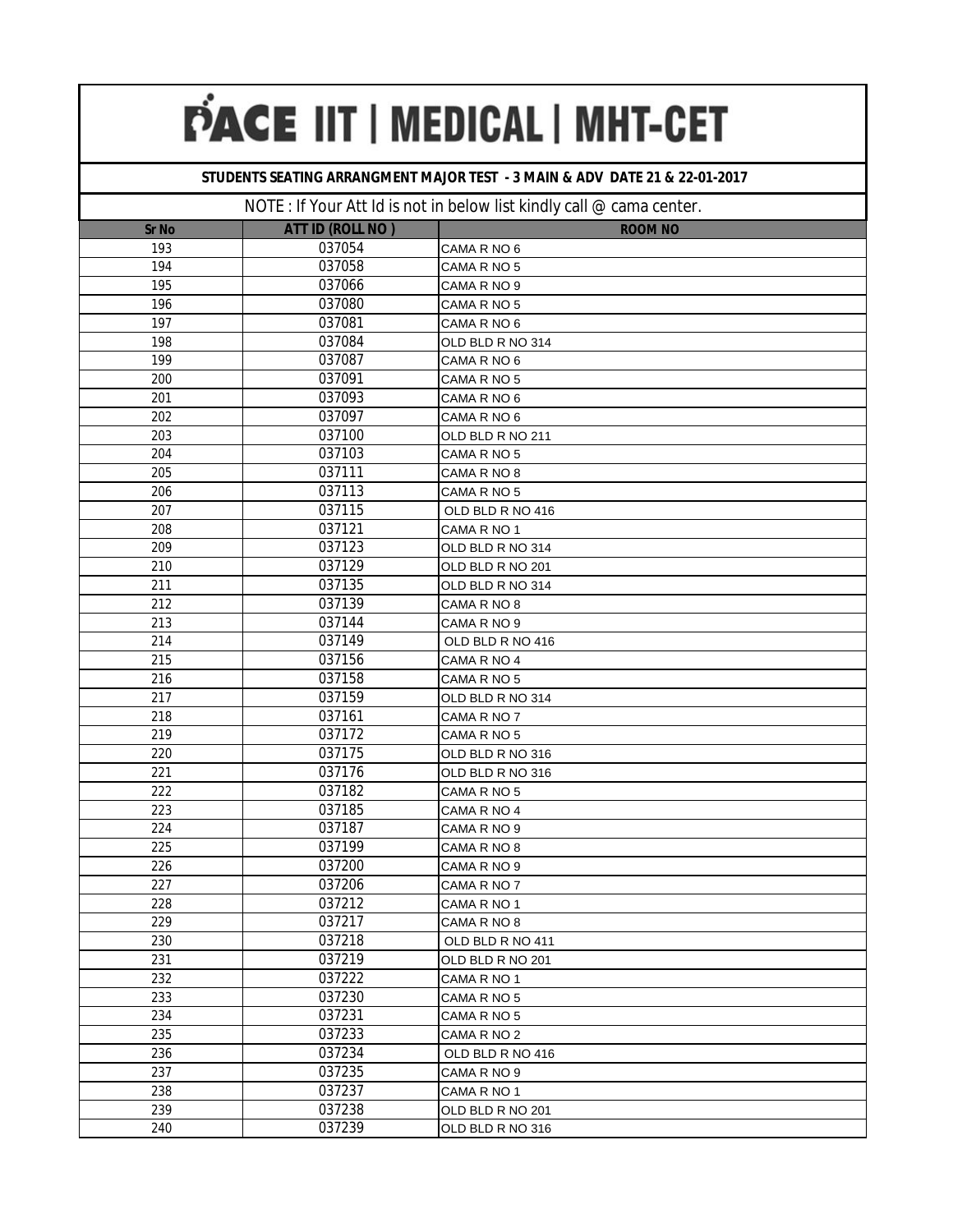### **STUDENTS SEATING ARRANGMENT MAJOR TEST - 3 MAIN & ADV DATE 21 & 22-01-2017**

|              |                  | $\sim$ . $\sim$ . The state is not in bolon first mining value banna volitor. |
|--------------|------------------|-------------------------------------------------------------------------------|
| <b>Sr No</b> | ATT ID (ROLL NO) | <b>ROOM NO</b>                                                                |
| 241          | 037241           | CAMA R NO 9                                                                   |
| 242          | 037244           | OLD BLD R NO 311                                                              |
| 243          | 037248           | OLD BLD R NO 311                                                              |
| 244          | 037251           | OLD BLD R NO 211                                                              |
| 245          | 037262           | CAMA R NO 6                                                                   |
| 246          | 037265           | CAMA R NO 5                                                                   |
| 247          | 037268           | OLD BLD R NO 211                                                              |
| 248          | 037271           | CAMA R NO 3                                                                   |
| 249          | 037274           | CAMA R NO 2                                                                   |
| 250          | 037275           | OLD BLD R NO 201                                                              |
| 251          | 037278           | CAMA R NO 2                                                                   |
| 252          | 037280           | CAMA R NO 4                                                                   |
| 253          | 037282           | OLD BLD R NO 216                                                              |
| 254          | 037287           | CAMA R NO 8                                                                   |
| 255          | 037288           | OLD BLD R NO 311                                                              |
| 256          | 037290           | OLD BLD R NO 216                                                              |
| 257          | 037301           | CAMA R NO 5                                                                   |
| 258          | 037313           | CAMA R NO 6                                                                   |
| 259          | 037319           | CAMA R NO 9                                                                   |
| 260          | 037328           | CAMA R NO 3                                                                   |
| 261          | 037333           | OLD BLD R NO 216                                                              |
| 262          | 037342           | CAMA R NO 6                                                                   |
| 263          | 037356           | CAMA R NO 3                                                                   |
| 264          | 037359           | OLD BLD R NO 211                                                              |
| 265          | 037360           | OLD BLD R NO 211                                                              |
| 266          | 037366           | CAMA R NO 1                                                                   |
| 267          | 037367           | CAMA R NO 2                                                                   |
| 268          | 037369           | CAMA R NO 7                                                                   |
| 269          | 037371           | OLD BLD R NO 416                                                              |
| 270          | 037378           | CAMA R NO 2                                                                   |
| 271          | 037379           | CAMA R NO 8                                                                   |
| 272          | 037418           | OLD BLD R NO 311                                                              |
| 273          | 037430           | CAMA R NO 6                                                                   |
| 274          | 037443           | CAMA R NO 2                                                                   |
| 275          | 037444           | CAMA R NO 7                                                                   |
| 276          | 037457           | CAMA R NO 6                                                                   |
| 277          | 037500           | CAMA R NO 1                                                                   |
| 278          | 037511           | CAMA R NO 7                                                                   |
| 279          | 037512           | OLD BLD R NO 416                                                              |
| 280          | 037518           | OLD BLD R NO 314                                                              |
| 281          | 037520           | OLD BLD R NO 316                                                              |
| 282          | 037521           | OLD BLD R NO 314                                                              |
| 283          | 037527           | CAMA R NO 6                                                                   |
| 284          | 037533           | CAMA R NO 2                                                                   |
| 285          | 037536           | CAMA R NO 7                                                                   |
| 286          | 037595           | OLD BLD R NO 201                                                              |
| 287          | 037650           | OLD BLD R NO 201                                                              |
| 288          | 037739           | CAMA R NO 3                                                                   |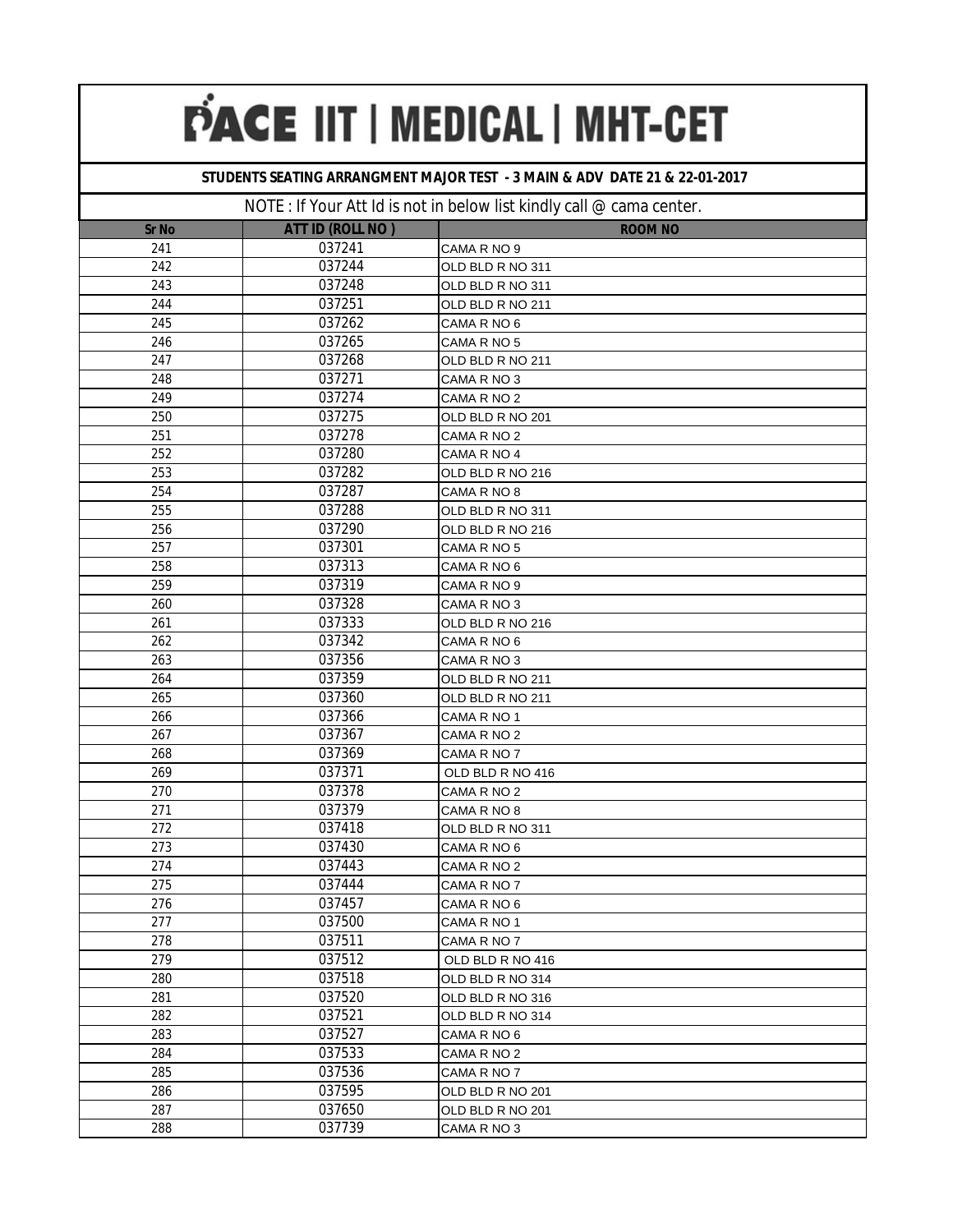### **STUDENTS SEATING ARRANGMENT MAJOR TEST - 3 MAIN & ADV DATE 21 & 22-01-2017**

|              |                  | $10$ and $100$ in the case of the contract $\frac{1}{2}$ band $\frac{1}{2}$ band $\frac{1}{2}$ |
|--------------|------------------|------------------------------------------------------------------------------------------------|
| <b>Sr No</b> | ATT ID (ROLL NO) | <b>ROOM NO</b>                                                                                 |
| 289          | 037820           | CAMA R NO 7                                                                                    |
| 290          | 037844           | OLD BLD R NO 211                                                                               |
| 291          | 038015           | CAMA R NO 1                                                                                    |
| 292          | 038044           | OLD BLD R NO 416                                                                               |
| 293          | 038124           | OLD BLD R NO 201                                                                               |
| 294          | 038136           | CAMA R NO 9                                                                                    |
| 295          | 038144           | OLD BLD R NO 416                                                                               |
| 296          | 038145           | OLD BLD R NO 201                                                                               |
| 297          | 038146           | CAMA R NO 8                                                                                    |
| 298          | 038148           | OLD BLD R NO 216                                                                               |
| 299          | 038155           | OLD BLD R NO 211                                                                               |
| 300          | 038193           | OLD BLD R NO 314                                                                               |
| 301          | 038204           | CAMA R NO 5                                                                                    |
| 302          | 038230           | OLD BLD R NO 216                                                                               |
| 303          | 038233           | OLD BLD R NO 211                                                                               |
| 304          | 038238           | CAMA R NO 9                                                                                    |
| 305          | 038249           | CAMA R NO 1                                                                                    |
| 306          | 038250           | OLD BLD R NO 201                                                                               |
| 307          | 038258           | CAMA R NO 3                                                                                    |
| 308          | 038259           | CAMA R NO 5                                                                                    |
| 309          | 038261           | CAMA R NO 8                                                                                    |
| 310          | 038265           | CAMA R NO 7                                                                                    |
| 311          | 038266           | CAMA R NO 3                                                                                    |
| 312          | 038277           | CAMA R NO 3                                                                                    |
| 313          | 038279           | OLD BLD R NO 216                                                                               |
| 314          | 038282           | CAMA R NO 3                                                                                    |
| 315          | 038290           | OLD BLD R NO 411                                                                               |
| 316          | 038292           | OLD BLD R NO 316                                                                               |
| 317          | 038294           | CAMA R NO 7                                                                                    |
| 318          | 038299           | OLD BLD R NO 411                                                                               |
| 319          | 038317           | CAMA R NO 1                                                                                    |
| 320          | 038326           | CAMA R NO 8                                                                                    |
| 321          | 038340           | CAMA R NO 6                                                                                    |
| 322          | 038346           | CAMA R NO 3                                                                                    |
| 323          | 038347           | OLD BLD R NO 411                                                                               |
| 324          | 038376           | OLD BLD R NO 314                                                                               |
| 325          | 038377           | OLD BLD R NO 211                                                                               |
| 326          | 038385           | CAMA R NO 1                                                                                    |
| 327          | 038390           | OLD BLD R NO 316                                                                               |
| 328          | 038392           | CAMA R NO 9                                                                                    |
| 329          | 038393           | CAMA R NO 9                                                                                    |
| 330          | 038396           | OLD BLD R NO 216                                                                               |
| 331          | 038397           | CAMA R NO 2                                                                                    |
| 332          | 038409           | CAMA R NO 1                                                                                    |
| 333          | 038420           | OLD BLD R NO 201                                                                               |
| 334          | 038423           | CAMA R NO 3                                                                                    |
| 335          | 038429           | OLD BLD R NO 311                                                                               |
| 336          | 038442           | OLD BLD R NO 211                                                                               |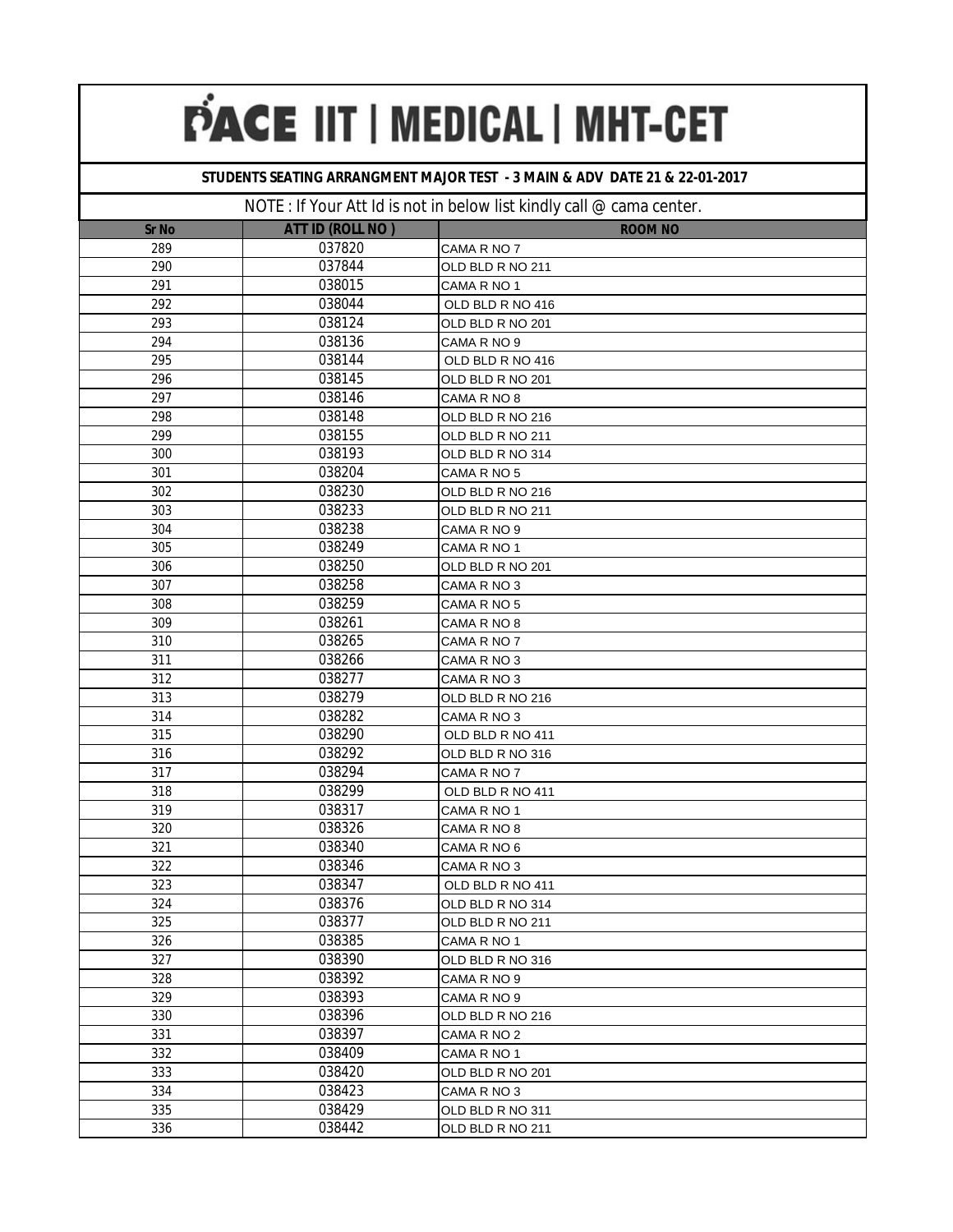### **STUDENTS SEATING ARRANGMENT MAJOR TEST - 3 MAIN & ADV DATE 21 & 22-01-2017**

| <b>Sr No</b> | ATT ID (ROLL NO) | <b>ROOM NO</b>   |
|--------------|------------------|------------------|
| 337          | 038473           | CAMA R NO 9      |
| 338          | 038484           | CAMA R NO 6      |
| 339          | 038488           | CAMA R NO 8      |
| 340          | 038497           | CAMA R NO 2      |
| 341          | 038500           | CAMA R NO 5      |
| 342          | 038506           | CAMA R NO 2      |
| 343          | 038513           | OLD BLD R NO 211 |
| 344          | 038519           | CAMA R NO 9      |
| 345          | 038521           | OLD BLD R NO 311 |
| 346          | 038541           | CAMA R NO 6      |
| 347          | 038544           | OLD BLD R NO 216 |
| 348          | 038550           | CAMA R NO 2      |
| 349          | 038553           | CAMA R NO 9      |
| 350          | 038559           | CAMA R NO 4      |
| 351          | 038560           | CAMA R NO 1      |
| 352          | 038568           | CAMA R NO 8      |
| 353          | 038574           | OLD BLD R NO 211 |
| 354          | 038576           | CAMA R NO 7      |
| 355          | 038581           | CAMA R NO 7      |
| 356          | 038598           | CAMA R NO 7      |
| 357          | 038603           | OLD BLD R NO 314 |
| 358          | 038605           | CAMA R NO 2      |
| 359          | 038609           | CAMA R NO 3      |
| 360          | 038614           | CAMA R NO 9      |
| 361          | 038615           | OLD BLD R NO 411 |
| 362          | 038616           | CAMA R NO 1      |
| 363          | 038619           | OLD BLD R NO 314 |
| 364          | 038621           | CAMA R NO 2      |
| 365          | 038623           | OLD BLD R NO 211 |
| 366          | 038625           | OLD BLD R NO 316 |
| 367          | 038626           | OLD BLD R NO 416 |
| 368          | 038627           | CAMA R NO 7      |
| 369          | 038629           | CAMA R NO 9      |
| 370          | 038645           | OLD BLD R NO 314 |
| 371          | 038649           | OLD BLD R NO 311 |
| 372          | 038666           | CAMA R NO 7      |
| 373          | 038679           | CAMA R NO 7      |
| 374          | 038683           | OLD BLD R NO 201 |
| 375          | 038685           | OLD BLD R NO 416 |
| 376          | 038686           | CAMA R NO 8      |
| 377          | 038697           | OLD BLD R NO 201 |
| 378          | 038729           | OLD BLD R NO 411 |
| 379          | 038739           | CAMA R NO 3      |
| 380          | 038740           | CAMA R NO 1      |
| 381          | 038789           | OLD BLD R NO 411 |
| 382          | 038795           | CAMA R NO 1      |
| 383          | 038850           | OLD BLD R NO 416 |
| 384          | 038855           | OLD BLD R NO 201 |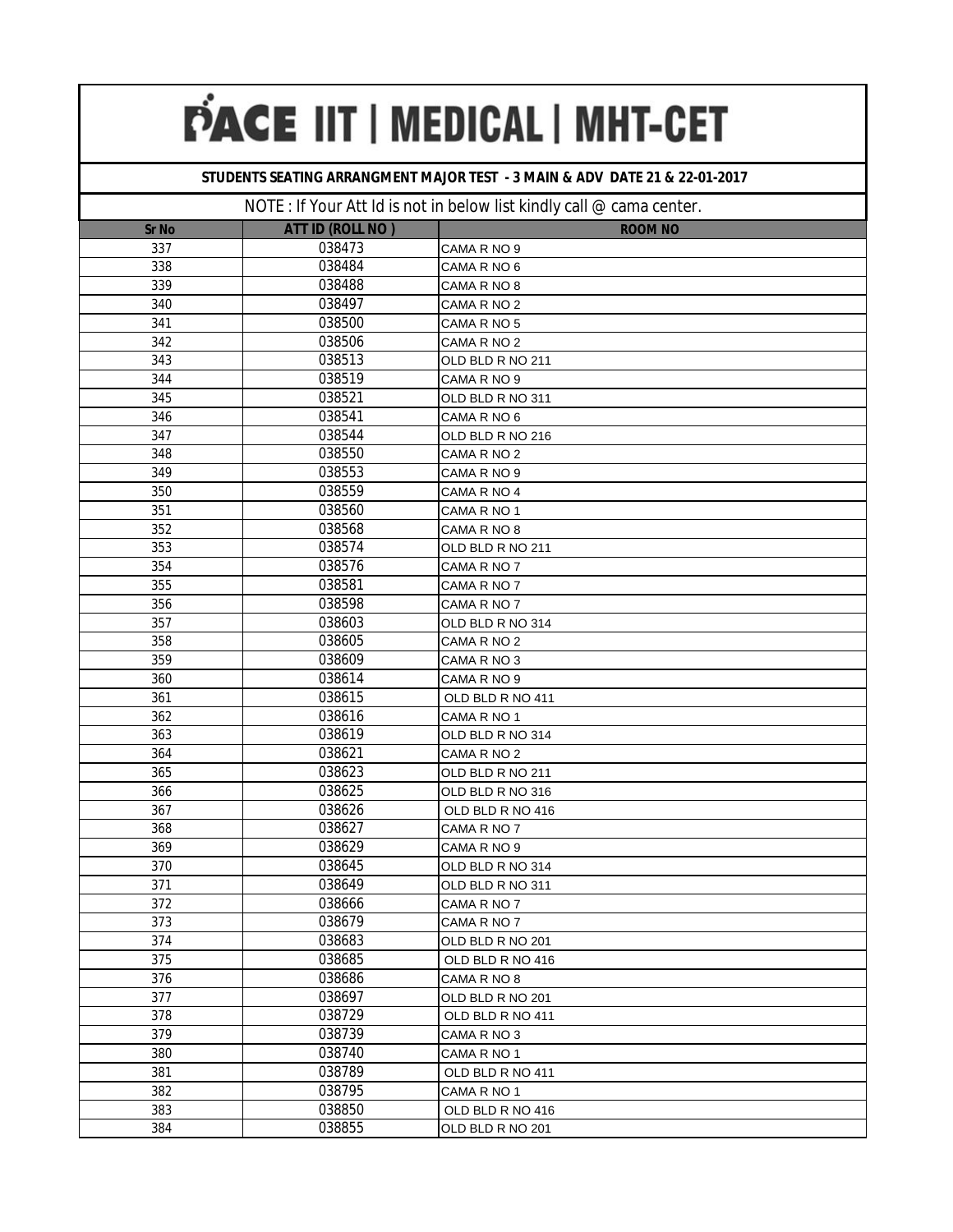### **STUDENTS SEATING ARRANGMENT MAJOR TEST - 3 MAIN & ADV DATE 21 & 22-01-2017**

| <b>Sr No</b> | <b>ATT ID (ROLL NO)</b> | <b>ROOM NO</b>   |
|--------------|-------------------------|------------------|
| 385          | 038858                  | OLD BLD R NO 411 |
| 386          | 038865                  | CAMA R NO 9      |
| 387          | 038898                  | OLD BLD R NO 316 |
| 388          | 038941                  | CAMA R NO 5      |
| 389          | 039009                  | CAMA R NO 6      |
| 390          | 039094                  | CAMA R NO 1      |
| 391          | 039103                  | OLD BLD R NO 416 |
| 392          | 039117                  | OLD BLD R NO 211 |
| 393          | 039167                  | CAMA R NO 7      |
| 394          | 039189                  | OLD BLD R NO 311 |
| 395          | 039195                  | CAMA R NO 8      |
| 396          | 039196                  | OLD BLD R NO 211 |
| 397          | 039218                  | OLD BLD R NO 316 |
| 398          | 039220                  | CAMA R NO 9      |
| 399          | 039234                  | OLD BLD R NO 211 |
| 400          | 039237                  | CAMA R NO 7      |
| 401          | 039250                  | OLD BLD R NO 211 |
| 402          | 039265                  | CAMA R NO 5      |
| 403          | 039274                  | CAMA R NO 1      |
| 404          | 039286                  | OLD BLD R NO 216 |
| 405          | 039301                  | CAMA R NO 9      |
| 406          | 039325                  | CAMA R NO 3      |
| 407          | 039344                  | OLD BLD R NO 201 |
| 408          | 039391                  | CAMA R NO 8      |
| 409          | 039407                  | OLD BLD R NO 211 |
| 410          | 039601                  | CAMA R NO 7      |
| 411          | 039603                  | CAMA R NO 5      |
| 412          | 039669                  | OLD BLD R NO 311 |
| 413          | 039681                  | CAMA R NO 3      |
| 414          | 039700                  | OLD BLD R NO 201 |
| 415          | 039755                  | CAMA R NO 9      |
| 416          | 039769                  | OLD BLD R NO 411 |
| 417          | 039787                  | OLD BLD R NO 314 |
| 418          | 039797                  | OLD BLD R NO 211 |
| 419          | 039804                  | CAMA R NO 3      |
| 420          | 039828                  | CAMA R NO 6      |
| 421          | 039844                  | CAMA R NO 6      |
| 422          | 039859                  | OLD BLD R NO 201 |
| 423          | 039865                  | OLD BLD R NO 314 |
| 424          | 039910                  | OLD BLD R NO 416 |
| 425          | 039965                  | CAMA R NO 6      |
| 426          | 039976                  | CAMA R NO 9      |
| 427          | 040023                  | CAMA R NO 8      |
| 428          | 040027                  | CAMA R NO 8      |
| 429          | 040043                  | CAMA R NO 6      |
| 430          | 040052                  | OLD BLD R NO 216 |
| 431          | 040068                  | OLD BLD R NO 416 |
| 432          | 040077                  | OLD BLD R NO 411 |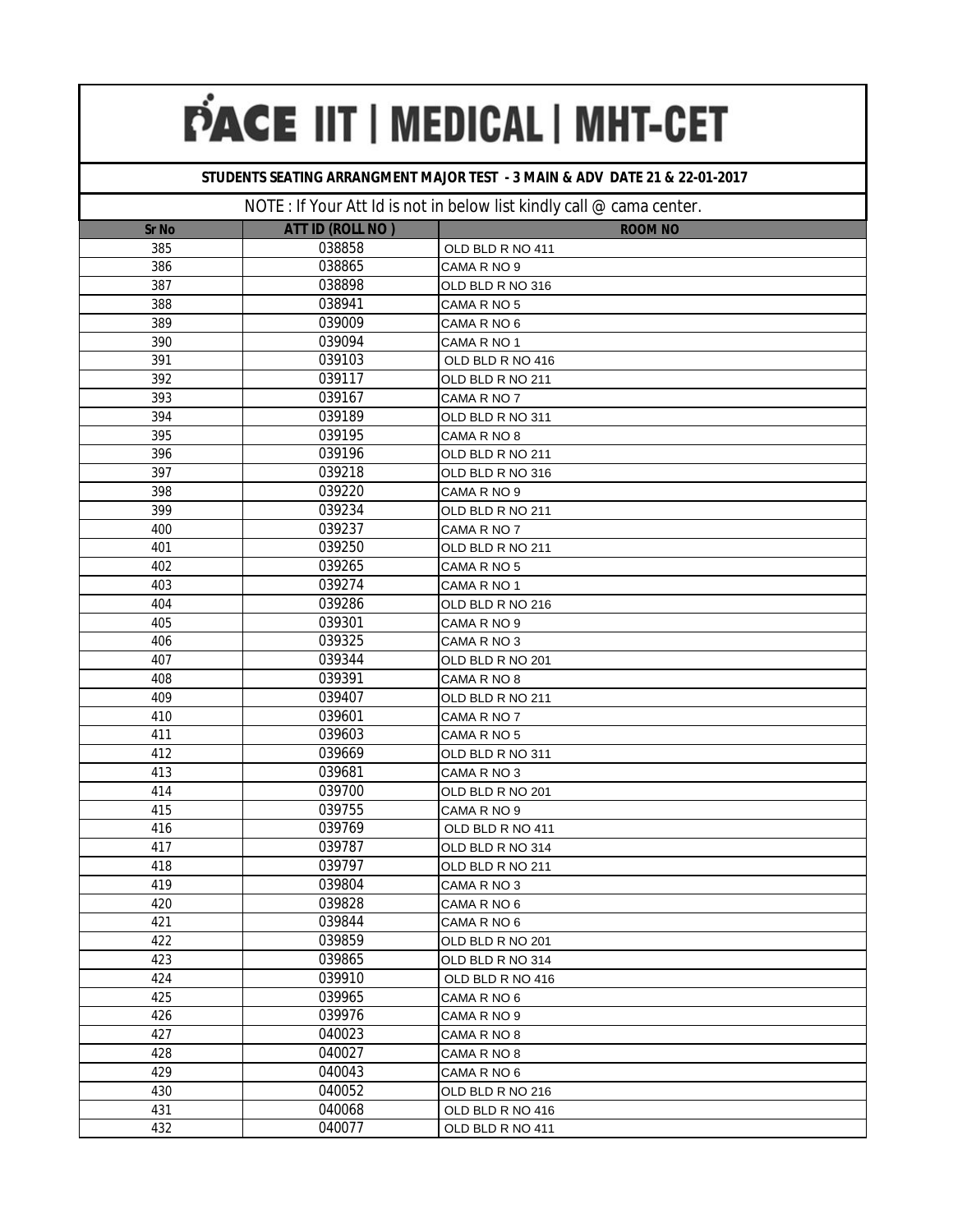### **STUDENTS SEATING ARRANGMENT MAJOR TEST - 3 MAIN & ADV DATE 21 & 22-01-2017**

| <b>Sr No</b> | ATT ID (ROLL NO) | ╯<br><b>ROOM NO</b>        |
|--------------|------------------|----------------------------|
| 433          | 040089           | CAMA R NO 6                |
| 434          | 040097           | CAMA R NO 8                |
| 435          | 040099           | OLD BLD R NO 311           |
| 436          | 040108           | OLD BLD R NO 314           |
| 437          | 040123           | CAMA R NO 5                |
| 438          | 040130           | OLD BLD R NO 314           |
| 439          | 040137           | OLD BLD R NO 411           |
| 440          | 040140           | OLD BLD R NO 411           |
| 441          | 040141           | OLD BLD R NO 211           |
| 442          | 040143           | OLD BLD R NO 216           |
| 443          | 040149           | CAMA R NO 3                |
| 444          | 040150           | OLD BLD R NO 216           |
| 445          | 040186           | OLD BLD R NO 416           |
| 446          | 040192           | CAMA R NO 5                |
| 447          | 040200           | OLD BLD R NO 416           |
| 448          | 040204           | CAMA R NO 6                |
| 449          | 040212           | CAMA R NO 1                |
| 450          | 040238           | OLD BLD R NO 411           |
| 451          | 040244           | CAMA R NO 6                |
| 452          | 040262           | CAMA R NO 8                |
| 453          | 040268           | OLD BLD R NO 411           |
| 454          | 040275           | OLD BLD R NO 411           |
| 455          | 040283           | CAMA R NO 2                |
| 456          | 040340           | OLD BLD R NO 311           |
| 457          | 040346           | OLD BLD R NO 416           |
| 458          | 040347           | CAMA R NO 9                |
| 459          | 040356           | OLD BLD R NO 316           |
| 460          | 040359           | OLD BLD R NO 411           |
| 461          | 040361           | CAMA R NO 2                |
| 462          | 040363           | CAMA R NO 7                |
| 463          | 040377           | OLD BLD R NO 416           |
| 464          | 040379           | OLD BLD R NO 316           |
| 465          | 040390           | OLD BLD R NO 411           |
| 466          | 040391           | CAMA R NO 3                |
| 467          | 040405           | OLD BLD R NO 416           |
| 468          | 040407           | OLD BLD R NO 216           |
| 469          | 040420           | OLD BLD R NO 411           |
| 470          | 040427           | OLD BLD R NO 211           |
| 471          | 040440           | OLD BLD R NO 311           |
| 472          | 040441           | OLD BLD R NO 311           |
| 473          | 040447           | CAMA R NO 7                |
| 474          | 040448           | OLD BLD R NO 211           |
| 475<br>476   | 040453<br>040454 | OLD BLD R NO 211           |
| 477          | 040461           | CAMA R NO 7<br>CAMA R NO 6 |
| 478          | 040469           |                            |
| 479          | 040479           | OLD BLD R NO 211           |
| 480          | 040498           | CAMA R NO 5                |
|              |                  | CAMA R NO 1                |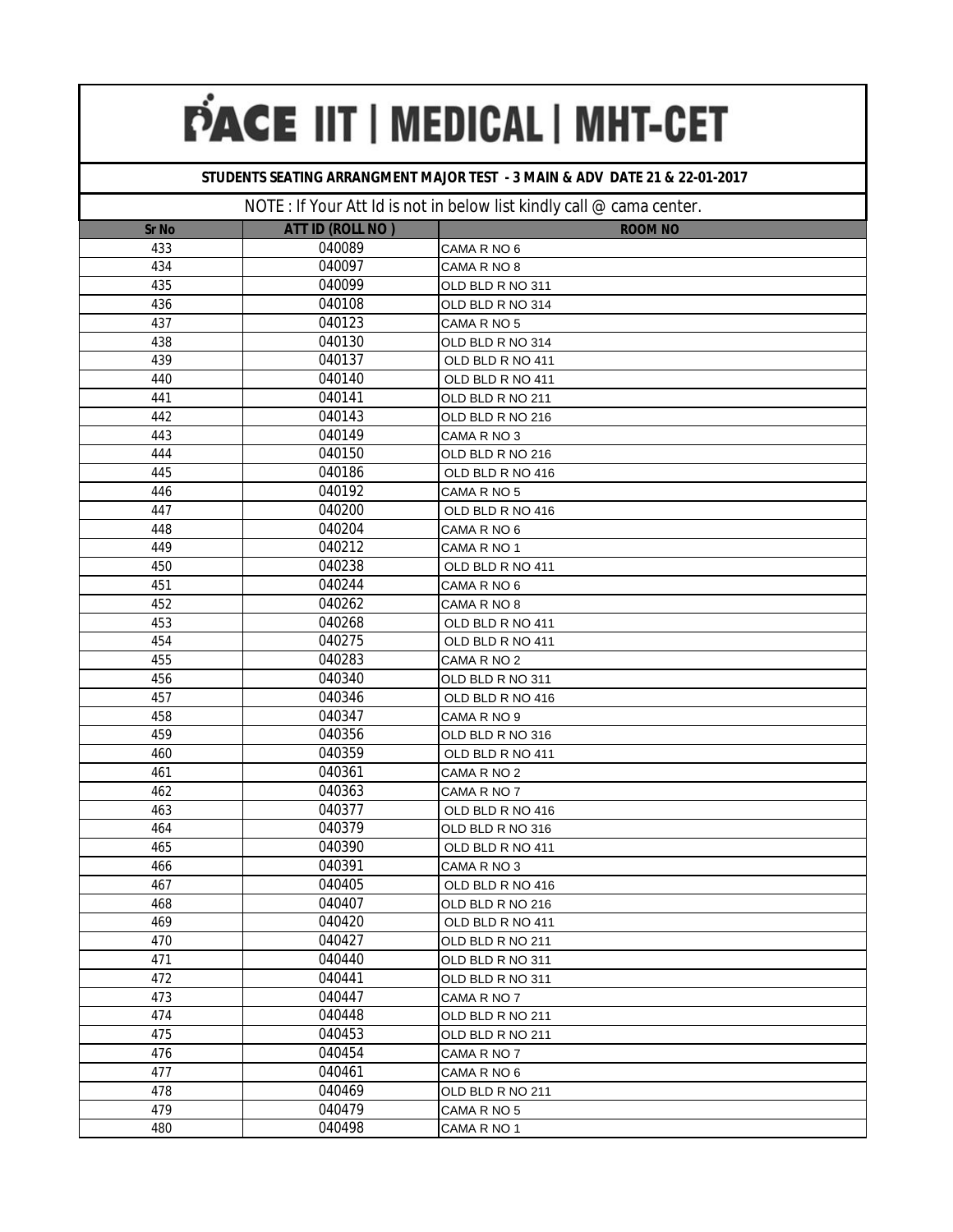### **STUDENTS SEATING ARRANGMENT MAJOR TEST - 3 MAIN & ADV DATE 21 & 22-01-2017**

| Sr No | ATT ID (ROLL NO) | <b>ROOM NO</b>   |
|-------|------------------|------------------|
| 481   | 040499           | CAMA R NO 9      |
| 482   | 040573           | CAMA R NO 5      |
| 483   | 040587           | OLD BLD R NO 314 |
| 484   | 040589           | CAMA R NO 6      |
| 485   | 040605           | OLD BLD R NO 411 |
| 486   | 040640           | OLD BLD R NO 201 |
| 487   | 040643           | CAMA R NO 7      |
| 488   | 040678           | CAMA R NO 7      |
| 489   | 040682           | CAMA R NO 5      |
| 490   | 040685           | OLD BLD R NO 314 |
| 491   | 040689           | CAMA R NO 8      |
| 492   | 040700           | OLD BLD R NO 201 |
| 493   | 040703           | CAMA R NO 1      |
| 494   | 040713           | CAMA R NO 9      |
| 495   | 040728           | CAMA R NO 8      |
| 496   | 040737           | CAMA R NO 7      |
| 497   | 040739           | CAMA R NO 6      |
| 498   | 040745           | CAMA R NO 8      |
| 499   | 040762           | OLD BLD R NO 201 |
| 500   | 040766           | OLD BLD R NO 216 |
| 501   | 040782           | CAMA R NO 7      |
| 502   | 040787           | OLD BLD R NO 216 |
| 503   | 040801           | OLD BLD R NO 311 |
| 504   | 040814           | CAMA R NO 6      |
| 505   | 040815           | OLD BLD R NO 411 |
| 506   | 040827           | OLD BLD R NO 411 |
| 507   | 040829           | OLD BLD R NO 411 |
| 508   | 040832           | CAMA R NO 2      |
| 509   | 040837           | OLD BLD R NO 311 |
| 510   | 040846           | OLD BLD R NO 316 |
| 511   | 040851           | CAMA R NO 6      |
| 512   | 040869           | CAMA R NO 9      |
| 513   | 040871           | OLD BLD R NO 411 |
| 514   | 040878           | OLD BLD R NO 216 |
| 515   | 040898           | OLD BLD R NO 211 |
| 516   | 040900           | CAMA R NO 6      |
| 517   | 040908           | OLD BLD R NO 311 |
| 518   | 040916           | OLD BLD R NO 311 |
| 519   | 040917           | CAMA R NO 2      |
| 520   | 040939           | OLD BLD R NO 211 |
| 521   | 040971           | OLD BLD R NO 411 |
| 522   | 040992           | OLD BLD R NO 411 |
| 523   | 041097           | CAMA R NO 8      |
| 524   | 041098           | CAMA R NO 8      |
| 525   | 041100           | CAMA R NO 2      |
| 526   | 041104           | OLD BLD R NO 411 |
| 527   | 041111           | OLD BLD R NO 216 |
| 528   | 041112           | OLD BLD R NO 416 |
|       |                  |                  |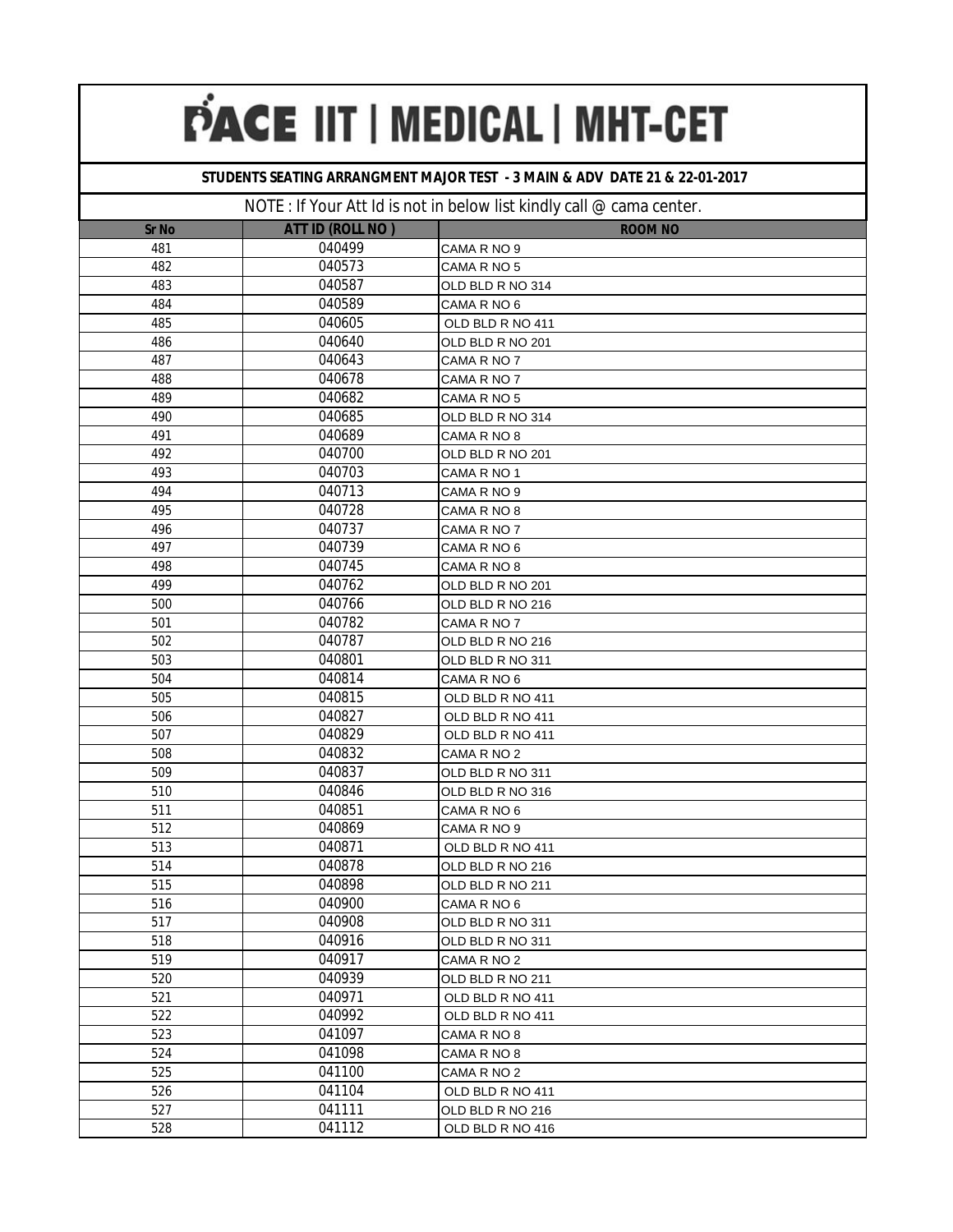### **STUDENTS SEATING ARRANGMENT MAJOR TEST - 3 MAIN & ADV DATE 21 & 22-01-2017**

| Sr No | <b>ATT ID (ROLL NO)</b> | <b>ROOM NO</b>   |
|-------|-------------------------|------------------|
| 529   | 041114                  | CAMA R NO 6      |
| 530   | 041120                  | CAMA R NO 1      |
| 531   | 041125                  | OLD BLD R NO 416 |
| 532   | 041126                  | CAMA R NO 6      |
| 533   | 041133                  | OLD BLD R NO 311 |
| 534   | 041141                  | OLD BLD R NO 411 |
| 535   | 041169                  | CAMA R NO 8      |
| 536   | 041197                  | OLD BLD R NO 314 |
| 537   | 041209                  | OLD BLD R NO 411 |
| 538   | 041217                  | OLD BLD R NO 311 |
| 539   | 041219                  | CAMA R NO 2      |
| 540   | 041262                  | OLD BLD R NO 411 |
| 541   | 041266                  | OLD BLD R NO 216 |
| 542   | 041272                  | CAMA R NO 9      |
| 543   | 041284                  | CAMA R NO 5      |
| 544   | 041297                  | OLD BLD R NO 411 |
| 545   | 041341                  | CAMA R NO 2      |
| 546   | 041351                  | OLD BLD R NO 316 |
| 547   | 041352                  | CAMA R NO 3      |
| 548   | 041359                  | CAMA R NO 6      |
| 549   | 041372                  | OLD BLD R NO 416 |
| 550   | 041373                  | CAMA R NO 5      |
| 551   | 041376                  | OLD BLD R NO 216 |
| 552   | 041377                  | CAMA R NO 6      |
| 553   | 041384                  | OLD BLD R NO 216 |
| 554   | 041401                  | CAMA R NO 7      |
| 555   | 041402                  | OLD BLD R NO 314 |
| 556   | 041441                  | OLD BLD R NO 216 |
| 557   | 041445                  | OLD BLD R NO 216 |
| 558   | 041462                  | CAMA R NO 9      |
| 559   | 041463                  | CAMA R NO 7      |
| 560   | 041465                  | CAMA R NO 7      |
| 561   | 041485                  | OLD BLD R NO 216 |
| 562   | 041488                  | CAMA R NO 8      |
| 563   | 041490                  | OLD BLD R NO 201 |
| 564   | 041493                  | CAMA R NO 3      |
| 565   | 041499                  | OLD BLD R NO 216 |
| 566   | 041500                  | CAMA R NO 9      |
| 567   | 041501                  | CAMA R NO 9      |
| 568   | 041502                  | OLD BLD R NO 416 |
| 569   | 041507                  | CAMA R NO 3      |
| 570   | 041510                  | OLD BLD R NO 314 |
| 571   | 041530                  | OLD BLD R NO 201 |
| 572   | 041532                  | OLD BLD R NO 411 |
| 573   | 041535                  | OLD BLD R NO 411 |
| 574   | 041537                  | OLD BLD R NO 216 |
| 575   | 041540                  | OLD BLD R NO 311 |
| 576   | 041545                  | CAMA R NO 9      |
|       |                         |                  |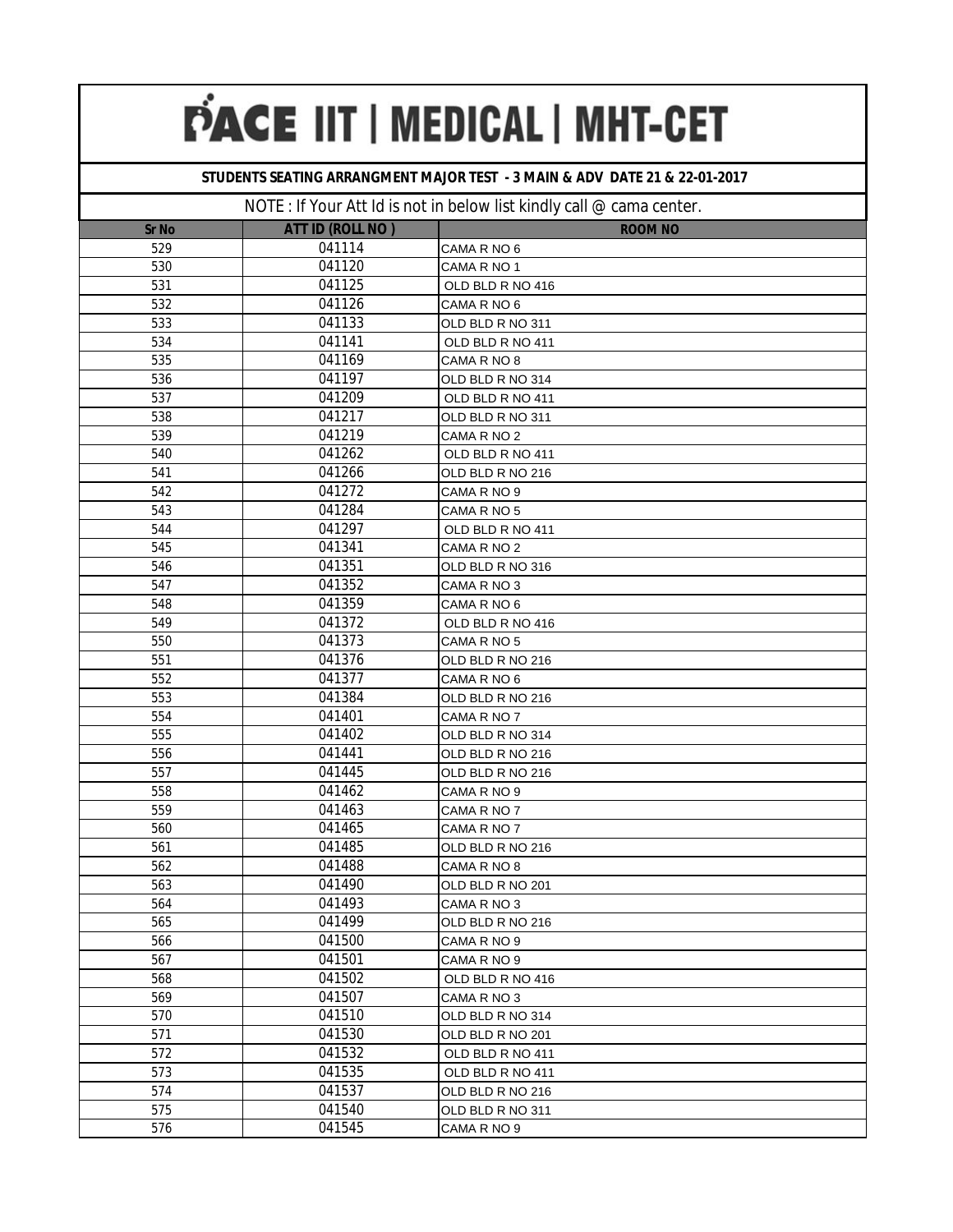### **STUDENTS SEATING ARRANGMENT MAJOR TEST - 3 MAIN & ADV DATE 21 & 22-01-2017**

|              |                  | $\frac{1}{2}$ our $\frac{1}{2}$ is the chiral bottom in the fundal $\frac{1}{2}$ out the bottom is the contract of the contract of the contract of the contract of the contract of the contract of the contract of the contract of the co |
|--------------|------------------|-------------------------------------------------------------------------------------------------------------------------------------------------------------------------------------------------------------------------------------------|
| <b>Sr No</b> | ATT ID (ROLL NO) | <b>ROOM NO</b>                                                                                                                                                                                                                            |
| 577          | 041547           | OLD BLD R NO 411                                                                                                                                                                                                                          |
| 578          | 041550           | CAMA R NO 3                                                                                                                                                                                                                               |
| 579          | 041554           | OLD BLD R NO 201                                                                                                                                                                                                                          |
| 580          | 041559           | CAMA R NO 3                                                                                                                                                                                                                               |
| 581          | 041574           | OLD BLD R NO 201                                                                                                                                                                                                                          |
| 582          | 041578           | OLD BLD R NO 201                                                                                                                                                                                                                          |
| 583          | 041579           | CAMA R NO 3                                                                                                                                                                                                                               |
| 584          | 041585           | OLD BLD R NO 216                                                                                                                                                                                                                          |
| 585          | 041589           | CAMA R NO 2                                                                                                                                                                                                                               |
| 586          | 041590           | OLD BLD R NO 216                                                                                                                                                                                                                          |
| 587          | 041605           | OLD BLD R NO 201                                                                                                                                                                                                                          |
| 588          | 041614           | OLD BLD R NO 216                                                                                                                                                                                                                          |
| 589          | 041642           | CAMA R NO 5                                                                                                                                                                                                                               |
| 590          | 041644           | OLD BLD R NO 416                                                                                                                                                                                                                          |
| 591          | 041645           | OLD BLD R NO 314                                                                                                                                                                                                                          |
| 592          | 041653           | OLD BLD R NO 211                                                                                                                                                                                                                          |
| 593          | 041654           | CAMA R NO 9                                                                                                                                                                                                                               |
| 594          | 041668           | OLD BLD R NO 201                                                                                                                                                                                                                          |
| 595          | 041692           | OLD BLD R NO 311                                                                                                                                                                                                                          |
| 596          | 041754           | OLD BLD R NO 411                                                                                                                                                                                                                          |
| 597          | 041767           | CAMA R NO 8                                                                                                                                                                                                                               |
| 598          | 041774           | CAMA R NO 3                                                                                                                                                                                                                               |
| 599          | 041775           | OLD BLD R NO 416                                                                                                                                                                                                                          |
| 600          | 041787           | OLD BLD R NO 201                                                                                                                                                                                                                          |
| 601          | 041790           | OLD BLD R NO 314                                                                                                                                                                                                                          |
| 602          | 041791           | OLD BLD R NO 411                                                                                                                                                                                                                          |
| 603          | 041793           | OLD BLD R NO 411                                                                                                                                                                                                                          |
| 604          | 041804           | OLD BLD R NO 216                                                                                                                                                                                                                          |
| 605          | 041845           | OLD BLD R NO 416                                                                                                                                                                                                                          |
| 606          | 041855           | OLD BLD R NO 416                                                                                                                                                                                                                          |
| 607          | 041902           | OLD BLD R NO 411                                                                                                                                                                                                                          |
| 608          | 041968           | OLD BLD R NO 201                                                                                                                                                                                                                          |
| 609          | 041999           | CAMA R NO 2                                                                                                                                                                                                                               |
| 610          | 042087           | CAMA R NO 6                                                                                                                                                                                                                               |
| 611          | 042108           | OLD BLD R NO 211                                                                                                                                                                                                                          |
| 612          | 042113           | OLD BLD R NO 416                                                                                                                                                                                                                          |
| 613          | 042117           | OLD BLD R NO 314                                                                                                                                                                                                                          |
| 614          | 042194           | OLD BLD R NO 311                                                                                                                                                                                                                          |
| 615          | 042204           | OLD BLD R NO 416                                                                                                                                                                                                                          |
| 616          | 042215           | CAMA R NO 3                                                                                                                                                                                                                               |
| 617          | 042218           | OLD BLD R NO 216                                                                                                                                                                                                                          |
| 618          | 042219           | OLD BLD R NO 311                                                                                                                                                                                                                          |
| 619          | 042233           | OLD BLD R NO 311                                                                                                                                                                                                                          |
| 620          | 042235           | CAMA R NO 2                                                                                                                                                                                                                               |
| 621          | 042262           | CAMA R NO 8                                                                                                                                                                                                                               |
| 622          | 042425           | CAMA R NO 2                                                                                                                                                                                                                               |
| 623          | 042438           | OLD BLD R NO 211                                                                                                                                                                                                                          |
| 624          | 042486           | CAMA R NO 3                                                                                                                                                                                                                               |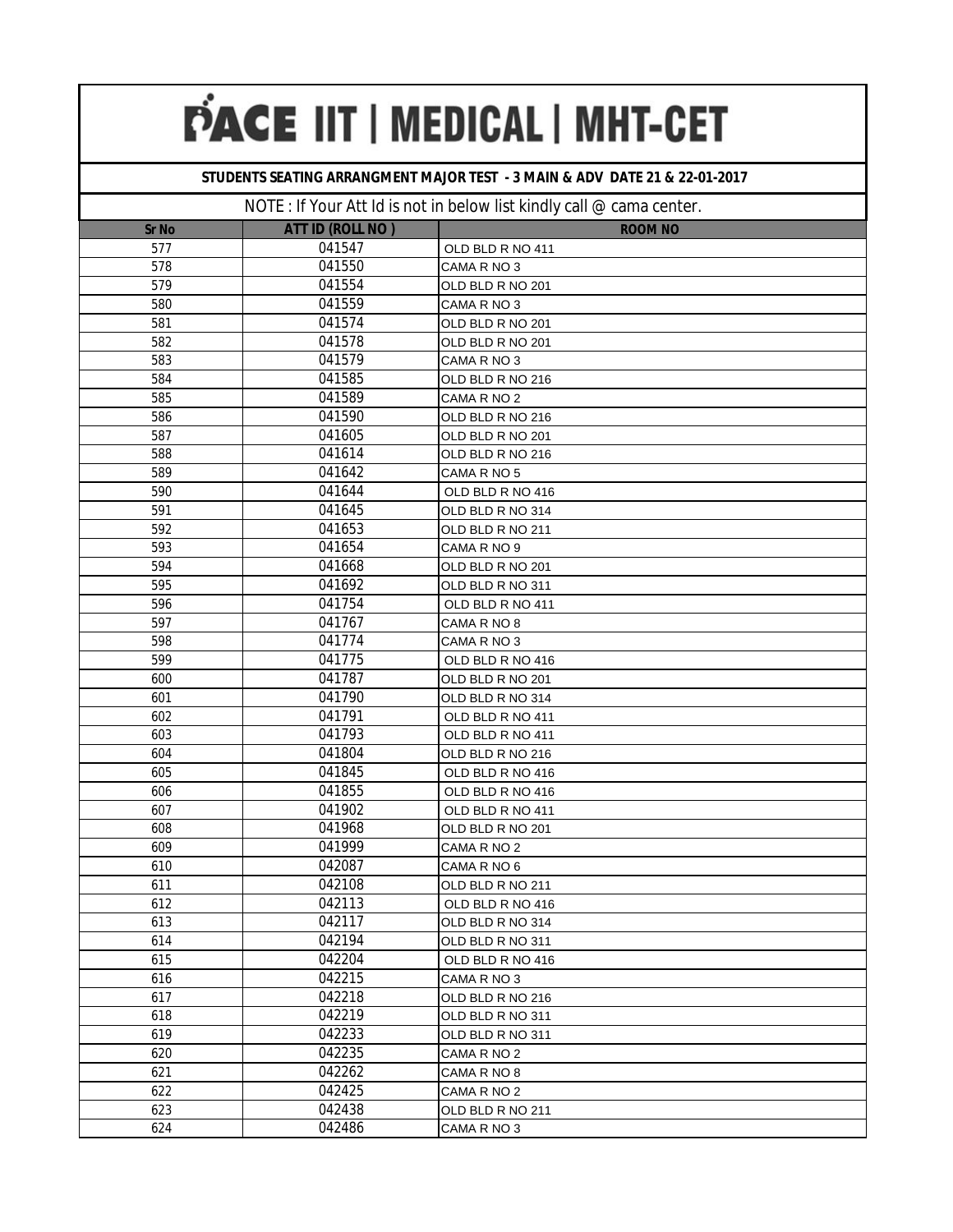### **STUDENTS SEATING ARRANGMENT MAJOR TEST - 3 MAIN & ADV DATE 21 & 22-01-2017**

|        | $\frac{1}{2}$ can rive to the chiral solon first furtury can be cannot be |
|--------|---------------------------------------------------------------------------|
|        | <b>ROOM NO</b>                                                            |
|        | OLD BLD R NO 216                                                          |
| 043322 | OLD BLD R NO 211                                                          |
|        | OLD BLD R NO 314                                                          |
|        | OLD BLD R NO 416                                                          |
|        | OLD BLD R NO 216                                                          |
|        | OLD BLD R NO 211                                                          |
| 043757 | OLD BLD R NO 316                                                          |
| 043759 | OLD BLD R NO 311                                                          |
| 043768 | CAMA R NO 9                                                               |
| 043784 | CAMA R NO 9                                                               |
| 043831 | OLD BLD R NO 411                                                          |
| 043834 | CAMA R NO 9                                                               |
| 043837 | CAMA R NO 5                                                               |
| 043846 | OLD BLD R NO 416                                                          |
| 043851 | OLD BLD R NO 311                                                          |
| 043852 | OLD BLD R NO 416                                                          |
| 043857 | CAMA R NO 6                                                               |
| 043859 | OLD BLD R NO 201                                                          |
| 043861 | OLD BLD R NO 411                                                          |
| 043884 | CAMA R NO 8                                                               |
| 043885 | OLD BLD R NO 216                                                          |
| 043886 | OLD BLD R NO 416                                                          |
| 043888 | OLD BLD R NO 411                                                          |
| 043918 | OLD BLD R NO 211                                                          |
| 043921 | CAMA R NO 8                                                               |
| 043925 | OLD BLD R NO 201                                                          |
| 043935 | CAMA R NO 9                                                               |
| 043949 | CAMA R NO 7                                                               |
| 043981 | OLD BLD R NO 311                                                          |
| 043988 | OLD BLD R NO 416                                                          |
| 043998 | CAMA R NO 8                                                               |
| 043999 | OLD BLD R NO 201                                                          |
| 044000 | OLD BLD R NO 416                                                          |
| 044012 | OLD BLD R NO 311                                                          |
| 044020 | OLD BLD R NO 311                                                          |
| 044023 | OLD BLD R NO 416                                                          |
| 044046 | OLD BLD R NO 201                                                          |
| 044078 | OLD BLD R NO 201                                                          |
| 044092 | OLD BLD R NO 416                                                          |
| 044112 | OLD BLD R NO 411                                                          |
| 044133 | CAMA R NO 2                                                               |
| 044146 | OLD BLD R NO 411                                                          |
| 044148 | OLD BLD R NO 416                                                          |
| 044152 | OLD BLD R NO 216                                                          |
| 044155 | OLD BLD R NO 311                                                          |
| 044165 | OLD BLD R NO 411                                                          |
| 044169 | CAMA R NO 9                                                               |
| 044183 | CAMA R NO 3                                                               |
|        | ATT ID (ROLL NO)<br>042913<br>043437<br>043532<br>043615<br>043656        |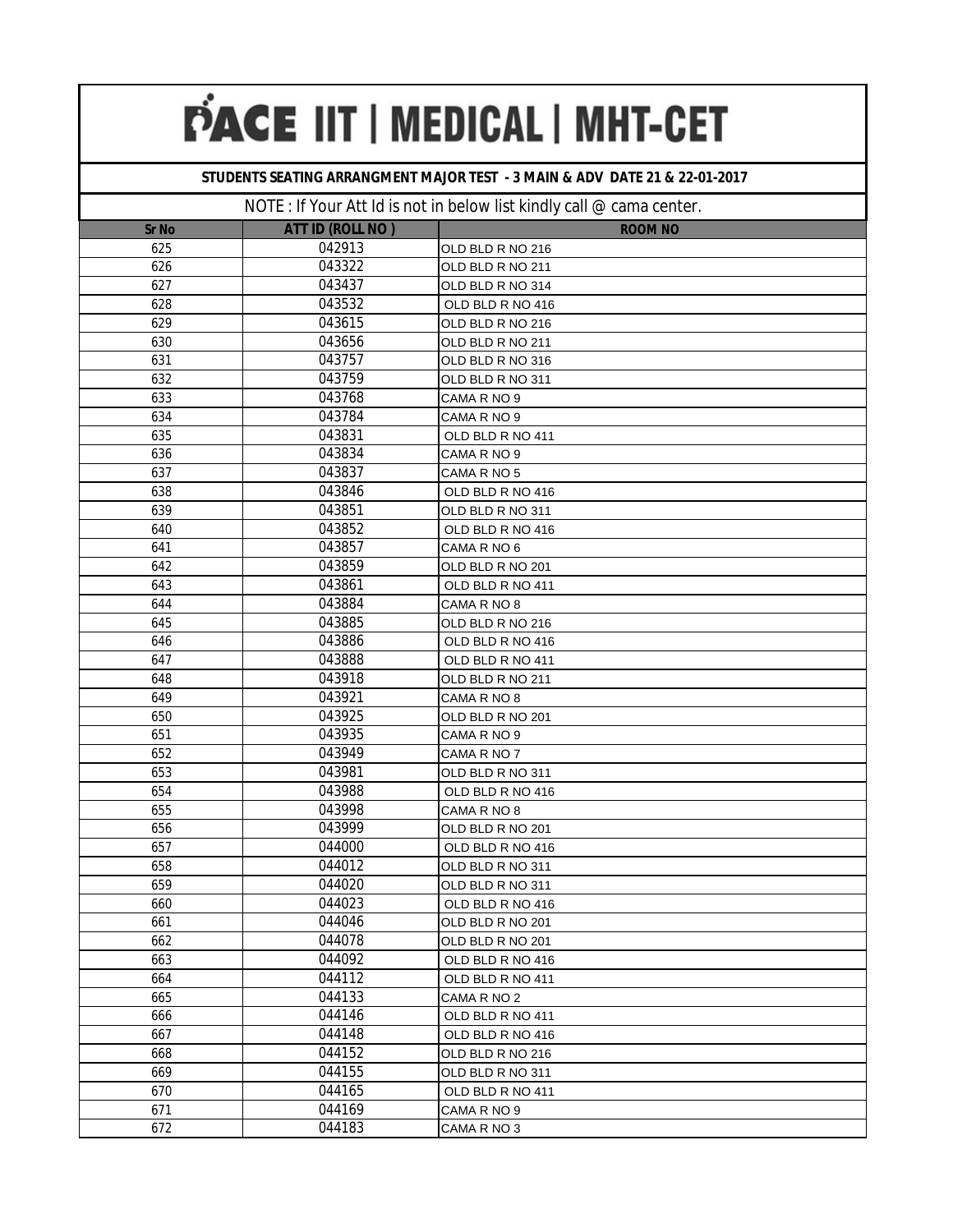### **STUDENTS SEATING ARRANGMENT MAJOR TEST - 3 MAIN & ADV DATE 21 & 22-01-2017**

| <b>Sr No</b> | ATT ID (ROLL NO) | <b>ROOM NO</b>   |
|--------------|------------------|------------------|
| 673          | 044193           | CAMA R NO 8      |
| 674          | 044198           | OLD BLD R NO 316 |
| 675          | 044201           | OLD BLD R NO 311 |
| 676          | 044205           | OLD BLD R NO 201 |
| 677          | 044207           | OLD BLD R NO 411 |
| 678          | 044246           | OLD BLD R NO 314 |
| 679          | 044278           | OLD BLD R NO 416 |
| 680          | 044280           | CAMA R NO 9      |
| 681          | 044308           | OLD BLD R NO 216 |
| 682          | 044343           | OLD BLD R NO 416 |
| 683          | 044351           | OLD BLD R NO 316 |
| 684          | 044363           | OLD BLD R NO 211 |
| 685          | 044364           | OLD BLD R NO 411 |
| 686          | 044371           | OLD BLD R NO 314 |
| 687          | 044393           | OLD BLD R NO 311 |
| 688          | 044397           | OLD BLD R NO 416 |
| 689          | 044398           | OLD BLD R NO 416 |
| 690          | 044424           | CAMA R NO 8      |
| 691          | 044442           | OLD BLD R NO 311 |
| 692          | 044468           | OLD BLD R NO 411 |
| 693          | 044558           | OLD BLD R NO 314 |
| 694          | 044582           | OLD BLD R NO 211 |
| 695          | 044589           | OLD BLD R NO 314 |
| 696          | 044596           | OLD BLD R NO 411 |
| 697          | 044606           | CAMA R NO 2      |
| 698          | 044622           | CAMA R NO 9      |
| 699          | 044630           | OLD BLD R NO 316 |
| 700          | 045006           | OLD BLD R NO 216 |
| 701          | 045017           | OLD BLD R NO 416 |
| 702          | 045025           | OLD BLD R NO 411 |
| 703          | 045031           | OLD BLD R NO 316 |
| 704          | 045137           | OLD BLD R NO 411 |
| 705          | 045141           | OLD BLD R NO 311 |
| 706          | 045142           | OLD BLD R NO 316 |
| 707          | 045163           | OLD BLD R NO 216 |
| 708          | 045182           | OLD BLD R NO 314 |
| 709          | 045207           | OLD BLD R NO 316 |
| 710          | 045210           | OLD BLD R NO 316 |
| 711          | 045216           | OLD BLD R NO 316 |
| 712          | 045227           | OLD BLD R NO 201 |
| 713          | 045230           | OLD BLD R NO 316 |
| 714          | 045271           | OLD BLD R NO 216 |
| 715          | 045281           | OLD BLD R NO 311 |
| 716          | 045288           | OLD BLD R NO 311 |
| 717          | 045310           | OLD BLD R NO 314 |
| 718          | 045408           | OLD BLD R NO 211 |
| 719          | 045437           | OLD BLD R NO 314 |
| 720          | 045456           | OLD BLD R NO 316 |